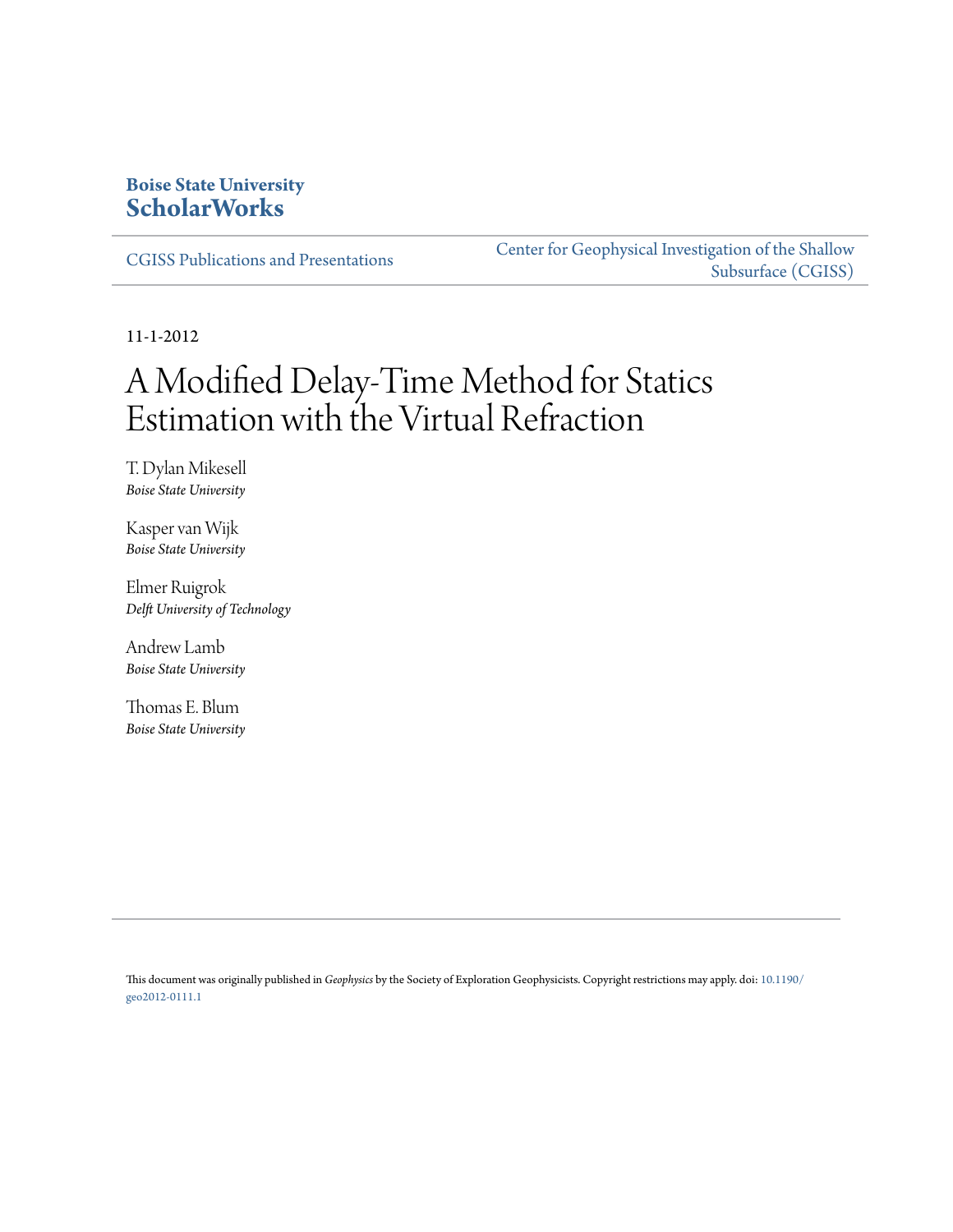# A modified delay-time method for statics estimation with the virtual refraction

T. Dylan Mikesell<sup>1</sup>, Kasper van Wijk<sup>2</sup>, Elmer Ruigrok<sup>3</sup>, Andrew Lamb<sup>2</sup>, and Thomas E. Blum<sup>2</sup>

#### ABSTRACT

Topography and near-surface heterogeneities lead to traveltime perturbations in surface land-seismic experiments. Usually, these perturbations are estimated and removed prior to further processing of the data. A common technique to estimate these perturbations is the delay-time method. We have developed the "modified delay-time method," wherein we isolate the arrival times of the virtual refraction and estimate receiver-side delay times. The virtual refraction is a spurious arrival found in wavefields estimated by seismic interferometry. The new method removes the source term from the delay-time equation, is more robust in the presence of noise, and extends the lateral aperture compared to the conventional delay-time method. We tested this in an elastic 2D numerical example, where we estimated the receiver delay-times above a horizontal refractor. Taking advantage of reciprocity of the wave equation and rearranging the common shot gathers into common receiver gathers, isolated source delay times could also be obtained.

#### INTRODUCTION

Shallow lateral velocity heterogeneity and topography variations are known to cause traveltime perturbations in the recorded seismic wavefield. These distortions negatively affect normal moveout velocity analysis (e.g., Figures 3.0–3.6 in [Yilmaz, 2001](#page-5-0)), resulting in a suboptimal seismic image. Such traveltime perturbations, referred to as field statics, need to be removed early in the reflection seismic imaging process (e.g., Figures 3.3–3.12 in [Yilmaz, 2001](#page-5-0)). When the depth and velocity of the weathering layer are poorly known,

methods based on refraction analysis are often used to estimate source and receiver statics. Section 3.4 of [Yilmaz \(2001\)](#page-5-0) provides a background on refraction statics corrections. One such refraction method is the delay-time (DT) method (e.g., p. 120 in [Burger et al.,](#page-5-1) [2006\)](#page-5-1) which estimates individual source and receiver statics, assuming that the refractor has a shallow dip  $\left($ <10 $^{\circ}$ ).

Here we introduce a new technique for statics estimation that uses arrival times of the virtual refraction artifact [\(Dong et al., 2006;](#page-5-2) [Mikesell et al., 2009](#page-5-3)). This artifact is a result of applying crosscorrelation-type seismic interferometry to data containing refractions. In this method, we crosscorrelate the wavefields recorded at two receivers,  $X_A$  and  $X_B$ , to estimate the Green's function between the two receivers [\(Curtis et al., 2006;](#page-5-4) [Wapenaar and Fokkema, 2006\)](#page-5-5). Crosscorrelating multiple receivers with  $X_A$ , and summing correlations from many sources, we create a virtual shot record having a virtual source at  $X_A$ . By definition, the virtual refraction is the first arrival in the virtual shot record [\(Mikesell et al., 2009](#page-5-3)). This characteristic, and its robustness in the presence of noise due to inherent summing over many seismic sources, make it ideal to calculate refraction statics. After a brief overview of the delay-time method, we develop a modified delay-time (MDT) method and highlight its benefits with a noisy 2D numerical experiment.

#### THE DELAY-TIME METHOD

<span id="page-1-0"></span>In the DT method ([Burger et al., 2006\)](#page-5-1), the refraction traveltime equation is

$$
T_{S_i X_j} = dT_{S_i} + dT_{X_j} + \frac{|S_i - X_j|}{V_2}, \qquad (1)
$$

where  $|S_i - X_j|$  is the horizontal distance between a source  $(S_i)$  and a receiver  $(X_i)$ ,  $V_2$  is the refractor velocity, and  $dT_{S_i}$  and  $dT_{X_i}$  are delays associated with propagation through the near surface for each source and receiver, respectively (Figure [1](#page-2-0)). The delay-time is defined as

Manuscript received by the Editor 3 April 2012; revised manuscript received 24 July 2012; published online 16 October 2012.

<sup>1</sup> Géoazur, Observatoire de la Côte d'Azur, Université de Nice Sophia-Antipolis, Valbonne, France and Boise State University, Physical Acoustics Laboratory, Department of Geosciences, Boise, Idaho, USA. E-mail: dmikesell@cgiss.boisestate.edu. <sup>2</sup>

Boise State University, Physical Acoustics Laboratory, Department of Geosciences, Boise, Idaho, USA. E-mail: kaspervanwijk@boisestate.edu; andrewlamb@u.boisestate.edu; tblum@cgiss.boisestate.edu. <sup>3</sup>

<sup>&</sup>lt;sup>3</sup>Delft University of Technology, Department of Geoscience & Engineering, Delft, The Netherlands. E-mail: e.n.ruigrok@tudelft.nl. © 2012 Society of Exploration Geophysicists. All rights reserved.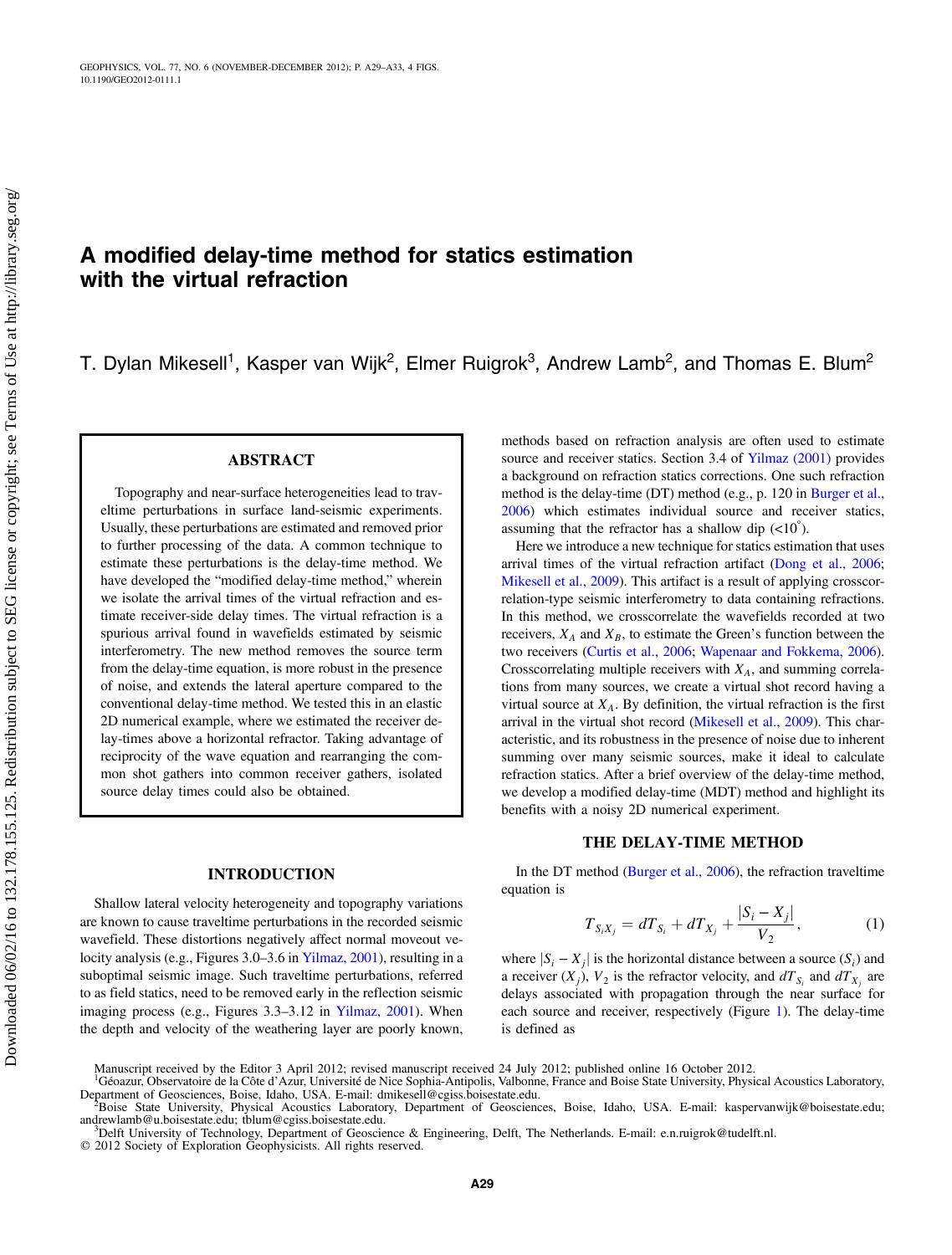#### A30 Mikesell et al.

$$
dT = \frac{Z \cos \theta}{V_1},
$$

where Z is the local weathering layer thickness,  $V_1$  is the local velocity, and  $\theta$  is the critical angle. For one source  $(i = 1)$  and multiple receivers  $(j = 1, ..., k)$  $(j = 1, ..., k)$  $(j = 1, ..., k)$ , equation 1 can be written as a system of equations,  $d = Am$ , where

$$
d=[T_{S_1X_1},T_{S_1X_2},\ldots,T_{S_1X_k}]^T
$$

and

$$
m = [dT_{S_1}, dT_{X_1}, dT_{X_2}, \ldots, dT_{X_k}, 1/V_2]^T.
$$

<span id="page-2-2"></span>In this notation,  $[$ <sup>T</sup> represents the vector transpose. The linear operator,

$$
\mathbf{A} = \begin{pmatrix} 1 & |S_1 - X_1| \\ \vdots & (I_{k \times k}) & \vdots \\ 1 & |S_1 - X_k| \end{pmatrix}, \tag{2}
$$

which is a horizontal concatenation of two column vectors and an identity matrix. The first column is related to the source delay time and the last column is associated with the last term  $|S_i - X_i|/V_2$  in equation [1](#page-1-0). We can invert this system of equations (described later) to estimate m from refraction first-break picks. Because this method is based on the refracted wave only, before inversion we must remove all first-break picks associated with other wave modes. In field data applications, the user visually inspects the picks. The picks corresponding to other modes (e.g., the direct-P arrival) are eliminated before inversion. To extend the results for  $n$  sources, we vertically concatenate the data from each new source, as well as model parameters. As a result, A is augmented on the left with columns of zeros related to each source position, so that the size of A is  $(n \times k) \times (n + k + 1)$ .

## THE MODIFIED DELAY-TIME METHOD

An underlying principle in seismic interferometry is that the common paths (e.g., the direct waves in [Bakulin and Calvert, 2006](#page-5-6)) of waves traveling to two receivers are removed. Crosscorrelating the refraction arrivals from  $S_1$  at receivers  $X_1$  and  $X_2$  (Figure [1\)](#page-2-0) eliminates common paths in the two arrival-time relations  $T_{S_1X_1}$  and  $T_{S_1X_2}$ . The paths that cancel are (1) from source  $S_1$  to the interface  $dT_{S_1}$ , (2) the path along the interface up to the dashed-blue line, and (3) from the interface to receiver  $X_1: dT_{X_1}$ . The paths that are not in common are (1) the virtual refraction path (solid-green arrow), and (2) the path difference through the weathering layer that the

<span id="page-2-0"></span>

Figure 1. A model with a laterally varying weathering layer thick-<br>ness with sources  $S_i$  and receivers  $X_i$ . Various traveltimes along the refraction path are indicated. See text for details.

<span id="page-2-1"></span>refraction travels to  $X_2$  compared to  $X_1$  (solid-red arrow). For a horizontal refractor and any source  $i$  that generates a refraction at both receivers, crosscorrelation results in an arrival-time difference equation

$$
T_{X_1X_2} = T_{S_1X_2} - T_{S_1X_1} = dT_{X_1X_2} + \frac{|X_1 - X_2|}{V_2}.
$$
 (3)

The right hand side of equation [3](#page-2-1) represents the virtual refraction  $(|X_1 - X_2|/V_2)$ , plus the traveltime perturbation  $(dT_{X_1X_2} =$  $dT_{X_2} - dT_{X_1}$ ) between the two receivers. The virtual refraction has two important properties. First, it is by definition the first arrival in the virtual shot record if the correlated wavefields contain refractions from the same interface. This property relies only on the assumption that no out-of-plane diffractors contribute significant energy to the real 2D shot records. Second, the virtual refraction is the result of a summation of sources. This means that the virtual refraction has a larger S/N than the real refraction ([Mallinson](#page-5-7) [et al., 2011\)](#page-5-7). These properties make the virtual refraction artifact a useful arrival for refraction statics estimation. The perturbation  $dT_{X_1X_2}$  is the receiver static at  $X_2$  relative to the reference receiver  $X_1$ . A similar relationship for core-mantle diffractions is given in [Ruigrok et al. \(2012\)](#page-5-8).

Similar to the DT method, equation [3](#page-2-1) can be written as a system of equations,  $d = Am$ , for one source and k receivers where

$$
d = [T_{X_1X_1}, T_{X_1X_2}, \dots, T_{X_1X_k}]^T,
$$
  
\n
$$
m = [dT_{X_1X_1}, dT_{X_1X_2}, \dots, dT_{X_1X_k}, 1/V_2]^T,
$$

<span id="page-2-3"></span>and

$$
\mathbf{A} = \begin{pmatrix} |X_1 - X_1| \\ \vdots \\ |X_k - X_k| \end{pmatrix} . \tag{4}
$$

Elements of the last column in A are the distances between the receivers and the virtual source (at  $X_1$ ). To incorporate more virtual source locations, we vertically concatenate this system of equations for each virtual source. Note that A now lacks the column related to the source term. This has been removed by the crosscorrelation operator. Furthermore, the receiver terms are estimated relative to each virtual source position (e.g.,  $X_1$  in the above example).

#### THE INVERSE PROBLEM

In either the DT or MDT method, delay times m can be estimated from real or virtual refraction arrival times d and used for statics corrections. There are many approaches to the inverse problem. We use a truncated singular-value decomposition (e.g., p. 55 in [Aster et al., 2005\)](#page-5-9) to estimate the pseudoinverse operator  $A^{\dagger}$  such that

$$
m^{\dagger} = A^{\dagger} d,\tag{5}
$$

where  $m^{\dagger}$  represents the truncated solution based on a singularvalue tolerance. In this case, the tolerance is computed as  $\left(\max(\text{size}(A)) * ||A|| \epsilon\right)$ , where  $\epsilon = 2.22e^{-16}$  and  $||A||$  is the norm of the matrix A.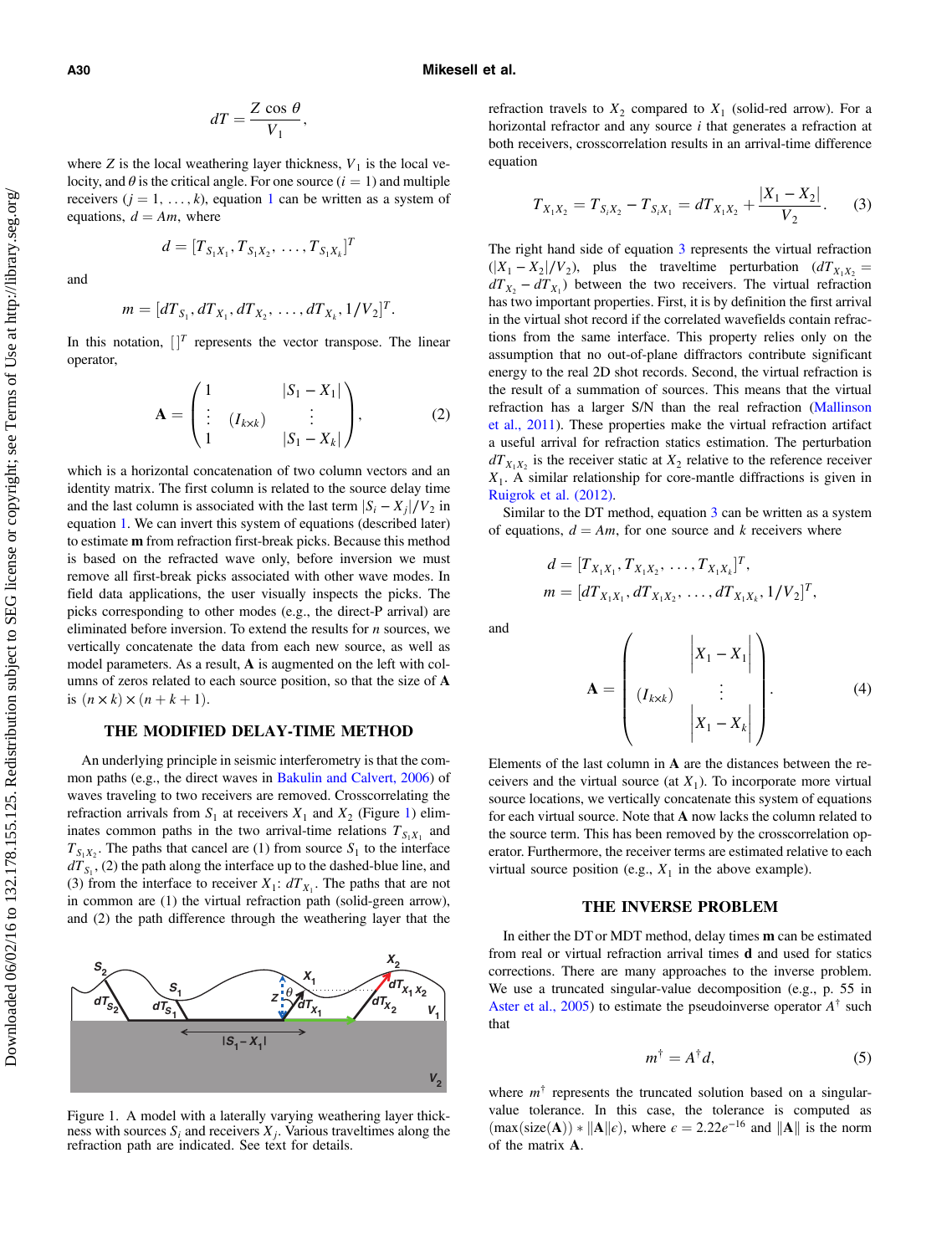#### AN ELASTIC 2D NUMERICAL EXAMPLE

We compare the DT and MDT methods with a noisy elastic wave 2D numerical experiment. The model is shown in Figure [2a](#page-3-0). Under the left half of the receiver array (receiver positions 500–1000 m), the surface layer thickness is constant at 100 m. Under the right half (receiver positions 1000–1500 m), the surface layer thickness varies sinusoidally, leading to a layer thickness that varies between 90 and 110 m. The model velocities and densities given in Figure [2a](#page-3-0) are constant in each layer. We use the spectral element method ([Komatitsch and Vilotte, 1998](#page-5-10); [Komatitsch and Tromp, 2002\)](#page-5-11) to model 0.5 s of the vertical component seismic wavefield at each receiver (green triangles) from a vertical point force (blue stars). The source is a 40 Hz Ricker wavelet.

We show the wavefield recorded from a source at 500 m in Figure [2b.](#page-3-0) Strong hyperbolic moveout reflections, as well as linear moveout Rayleigh, direct P, and refracted waves are visible. Surface-layer thickness variations result in short-wavelength fluctuations in the refracted wave and far-offset reflections. First-break arrival times are picked using the modified-energy ratio (abbreviated MER; see [Han et al., 2008\)](#page-5-12) and are denoted in red. We also pick the times of the first arriving wave for a source positioned at 1500 m to have data in the reverse direction. We chose to use the MER method because it more accurately picks first break in the presence of uncorrelated noise. [Han et al. \(2010\)](#page-5-13) demonstrate this in a comparison with the short-term average to long-term-average ratio method of [Earle and Shearer \(1994\)](#page-5-14).

To demonstrate the robustness of the virtual refraction compared to the real refraction, we add enough Gaussian white noise to the numerical data so that the automated MER picker starts to fail at far offsets (Figure [2b\)](#page-3-0). Before creating the virtual shot record, we suppress other arrivals in the real shot records. By muting the wavefield 25 ms after the direct and refracted arrivals, we eliminate correlations of arrivals other than the direct or refracted waves. We create virtual shot records by crosscorrelating the wavefields at the red star receivers in Figure [2a](#page-3-0) with all other receivers in the array. The virtual shot at 800 m gives the forward profile virtual refraction and the virtual shot at 1200 m gives the reverse profile. We sum crosscorrelations from 10 evenly spaced sources (e.g., from 500 to 545 m for the virtual shot at 800 m). These sources are positioned past the critical offset from the virtual shot and all receivers to the right. Thus, the virtual refraction signal-to-noise ratio is increased by  $\sim \sqrt{N}$ , where N is the number of sources in the summation [\(Mikesell et al., 2009](#page-5-3); [Bharadwaj et al., 2011;](#page-5-15) [Mallinson](#page-5-7) [et al., 2011](#page-5-7)). The virtual shot at 800 m is shown in Figure [2c](#page-3-0), where the first break is now the phase that goes through  $t = 0$  s at the virtual shot position. These arrival time picks are again shown in red. The increase in S/N improves the accuracy of the picks in Figure [2c](#page-3-0) compared to [2b.](#page-3-0)

Using these noisy refraction arrival time data, we compare the receiver delay-time estimates  $(m^{\dagger})$  from the MDT method (red line) with those from the DT method (blue line) in Figure [3](#page-3-1). In both cases, the first-break data in the forward and reverse directions are combined and smoothed before inversion. We use a three-point convolutional smoothing operation. Without smoothing, the DT result is too noisy to compare with the MDT result. We apply smoothing to the virtual refraction first breaks so we can make an equal comparison, even though the MDT result is stable by itself.

The DT and MDT methods estimate the refractor velocity with similar accuracy, which is influenced by the quality of the

<span id="page-3-0"></span>

Figure 2. (a) Elastic model with varying surface layer thickness. Blue stars are real sources and red stars are virtual sources. Green triangles are receivers located at the surface. Velocities and densities are constant in each layer. (b) Shot record and first-break picks for a real source at 500 m after adding Gaussian white noise. (c) Virtual shot record for a virtual source at 800 m.

<span id="page-3-1"></span>

Figure 3. The MDT method receiver delay times (red) and DT method (blue). The true receiver delay times relative to zero elevation are represented by the thin black line. The thick dashed black lines indicate the crossover  $(X_d)$  and critical-offset  $(X_c)$  distances for forward and reverse shots.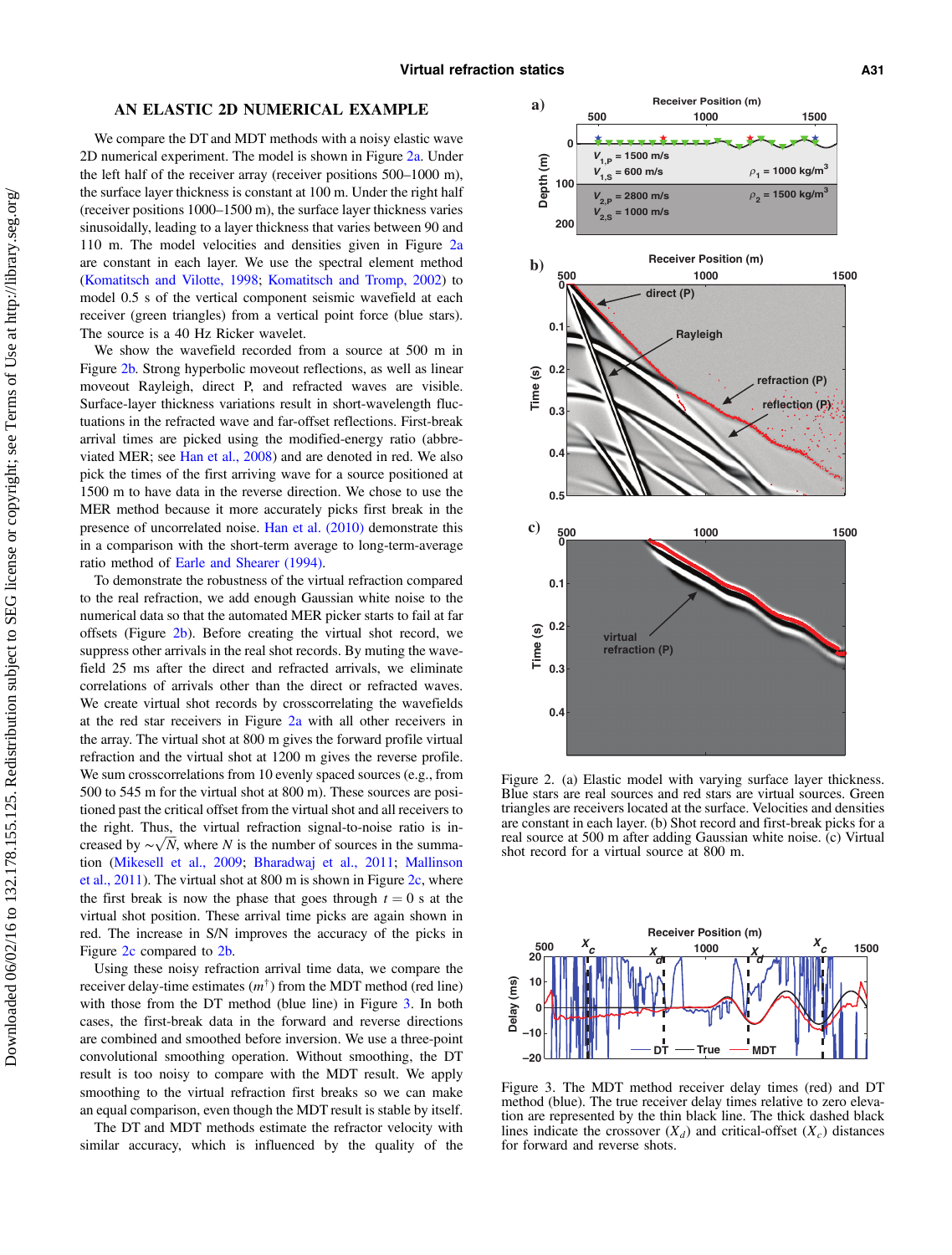first-break picks and the geometry of the source and receiver arrays. The influence of the noise on our first-break picks is apparent in the delay-time estimates shown in Figure [3.](#page-3-1) The virtual refraction picks are more accurate at farther offsets, resulting in superior delay-time estimates. The inherent stacking over sources in the virtual shot generation creates a higher S/N in the virtual shot record, which leads to more accurate picks of the virtual refraction.

## DISCUSSION

## Lateral aperture

The DT and MDT methods rely on large offset data containing refraction first breaks; however, MDT offers an increased lateral aperture compared with the DT method. We illustrate this by considering the traveltimes of the coherent events in the real and virtual shot records. Figure [4a](#page-4-0) shows the arrival times of the direct (black), reflected (red) and refracted (blue) waves for real sources at both ends of the receiver array. The crossover distance  $(X_d)$  indicates where the real refraction becomes the first arrival. In the DT method, we use arrival times from distances past  $X_d$  from each source and we eliminate data from distance less than  $X_d$ .

<span id="page-4-0"></span>

Figure 4. (a) Traveltimes of three wave types for sources at the edges of the receiver array. (b) Traveltimes of the virtual refraction. (c) Comparison of the model parameter standard deviation ( $\sigma_m$ ) for each receiver.

In contrast, for any virtual shot location past the critical offset  $(X_c)$  from the real source, the virtual refraction is the first arrival. Figure [4b](#page-4-0) shows the arrival times of the virtual refractions for virtual sources at  $X_c$  from each real source in Figure [4a](#page-4-0). From Figure 4a and [4b,](#page-4-0) we conclude that we can extend our range of usable firstarrival data from  $X_d$  to  $X_c$  with the virtual refraction. [Tatanova et al.](#page-5-16) [\(2009\)](#page-5-16) investigate a similar increase in lateral aperture using the virtual refraction for time-lapse reservoir characterization. Moreover, to determine the  $X_c$  distance and appropriate virtual shot positions, the semblance method presented in [Mikesell and van Wijk](#page-5-17) [\(2011\)](#page-5-17) could be employed.

In either the DT or MDT method, the error in receiver delay-time is smallest within sections of the model where forward and reverse propagating (real or virtual) refractions are the first arrival. We can quantify the error reduction by calculating the diagonal of the model covariance matrix estimated from the matrix A given in equation [2](#page-2-2) or equation [4:](#page-2-3)

$$
\sigma_m^2 = \sigma_d^2 * (\mathbf{A}^T \mathbf{A})^{-1}.
$$
 (6)

Assuming a constant data variance  $(\sigma_d^2 = 1 \text{ ms})$ , we establish a relative delay-time error  $(\sigma_m)$  for each receiver. Figure [4c](#page-4-0) shows  $\sigma_m$  for the DT (dashed blue) and MDT (solid red) methods using the source and receiver geometry in the 2D numerical experiment. This example illustrates that the MDT has reduced delay-time error over a larger lateral extent compared to the DT method. This is a direct result of the virtual refraction being the first arrival over a larger region of the model (Figure [4a](#page-4-0) and [4b\)](#page-4-0).

#### Source delay time

In the MDT method, the source delay time is eliminated from the inversion process. To estimate the source delay time, we can rearrange the data into common receiver gathers (rather than common source gathers) and repeat the same steps outlined above. [Curtis](#page-5-18) [et al. \(2009\)](#page-5-18) demonstrate how to turn sources into virtual receivers using the reciprocity of the wave equation and seismic interferometry. Following this, a modified source delay-time equation is

$$
T_{S_2X_j} - T_{S_1X_j} = dT_{S_1S_2} + \frac{|S_1 - S_2|}{V_2},\tag{7}
$$

where  $dT_{S_1S_2}$  is now a source delay time relative to  $S_1$ . Therefore, we have developed a novel method that isolates the two types of delay times. This approach eliminates any trade-off that may exist between the source and receiver delay times in the traditional DT method.

#### **CONCLUSIONS**

We have presented the modified delay-time method for statics estimation based on the virtual refraction. An elastic numerical example illustrates how to isolate source and receiver delay times before inversion, thus removing any trade-off that exists within the delay-time method. Because we stack over many sources in the seismic interferometry processing, the virtual refraction arrival time picks are more robust in the presence of random noise. In addition, we gain an increased lateral aperture by using the virtual refraction. The result is a more accurate delay time estimate for statics corrections compared to the traditional delay-time method.